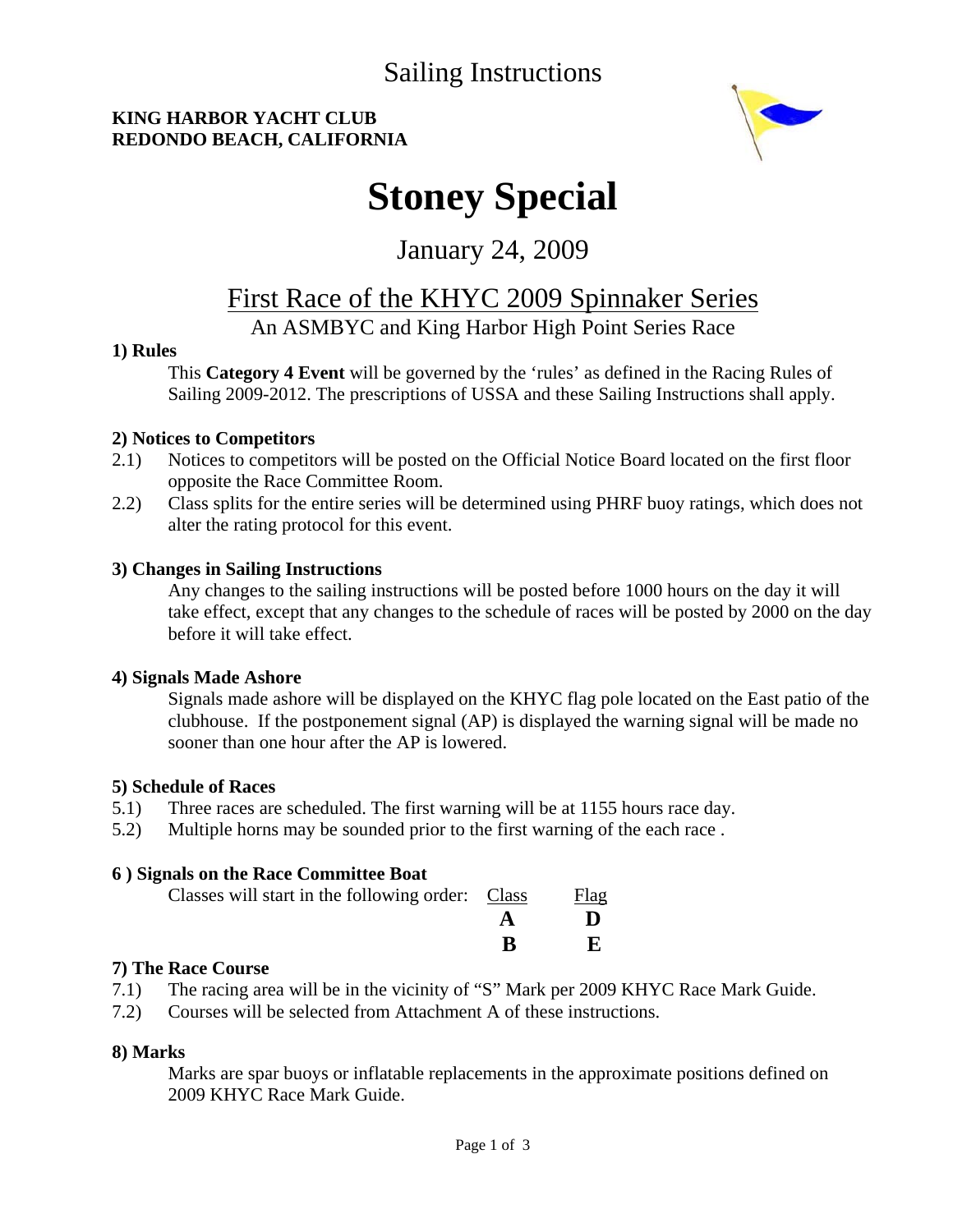## Sailing Instructions **Stoney Special**

### **9) The Start**

- 9.1) Races will be started using rule 26 with classes starting at five-minute intervals. The committee will attempt to keep all start & restart times at five-minute clock intervals.
- 9.2) The starting line will be between a staff displaying an orange flag on the race committee boat and a staff with an orange flag floating to port from the race committee boat.
- 9.3) Boats whose preparatory signal has not been made shall **keep clear of the starting area** and all boats whose preparatory signal has been made.
- 9.4) The Race Committee will attempt to call on the course side (OCS) boats after the starting signal. Failure to call a boat OCS is not grounds for redress.

#### **10) The Finish**

### **The finish line will be the same as the starting line. The Start-Finish line is restricted after the start and until finishing.**

#### **11) Penalty System**

- 11.1) The 720-degree turn penalty is replaced with a 360-degree turn penalty, to include one tack and one jibe, modifying the Scoring Penalty, rules 44.1 & 44.2. Rule 44.3 shall not apply.
- 11.2) Boats that accept and execute the turn's penalty shall sign up to that effect on the form posted on the Official Notice Board after the days' racing and within the protest time limit.

### **12) Time Limit**

- 12.1) Boats failing to start within four minutes after their start signal shall be scored did not start (DNS).
- 12.2) Boats failing to finish within 45 minutes after the first boat of the class has finished will be scored did not finish (DNF).

### **13) Protests**

- 13.1) Boats intending to protest must notify the RC boat upon finishing.
- 13.2) Protests shall be written on forms available at the club and delivered to the Race Chairman, or PRO within 45 minutes after the race committee boat docks. The Committee will sound one signal and post docking time on the Official Notice Board. Protests will be posted as they are submitted.
- 13.3) Protests will be heard in the approximate order of receipt as soon as possible.

### **14) Scoring**

- 14.1) The Low Point scoring system of RRS Appendix A.4 will apply as a single race event.
- 14.2) PHRF **Random Leg Course** ratings apply.
- 14.3) Non-spinnaker, non-gennaker boats start in class per the spinnaker boat class A/B split, but will have their PHRF defined offset added for scoring. They will compete for all trophies within the spinnaker classes.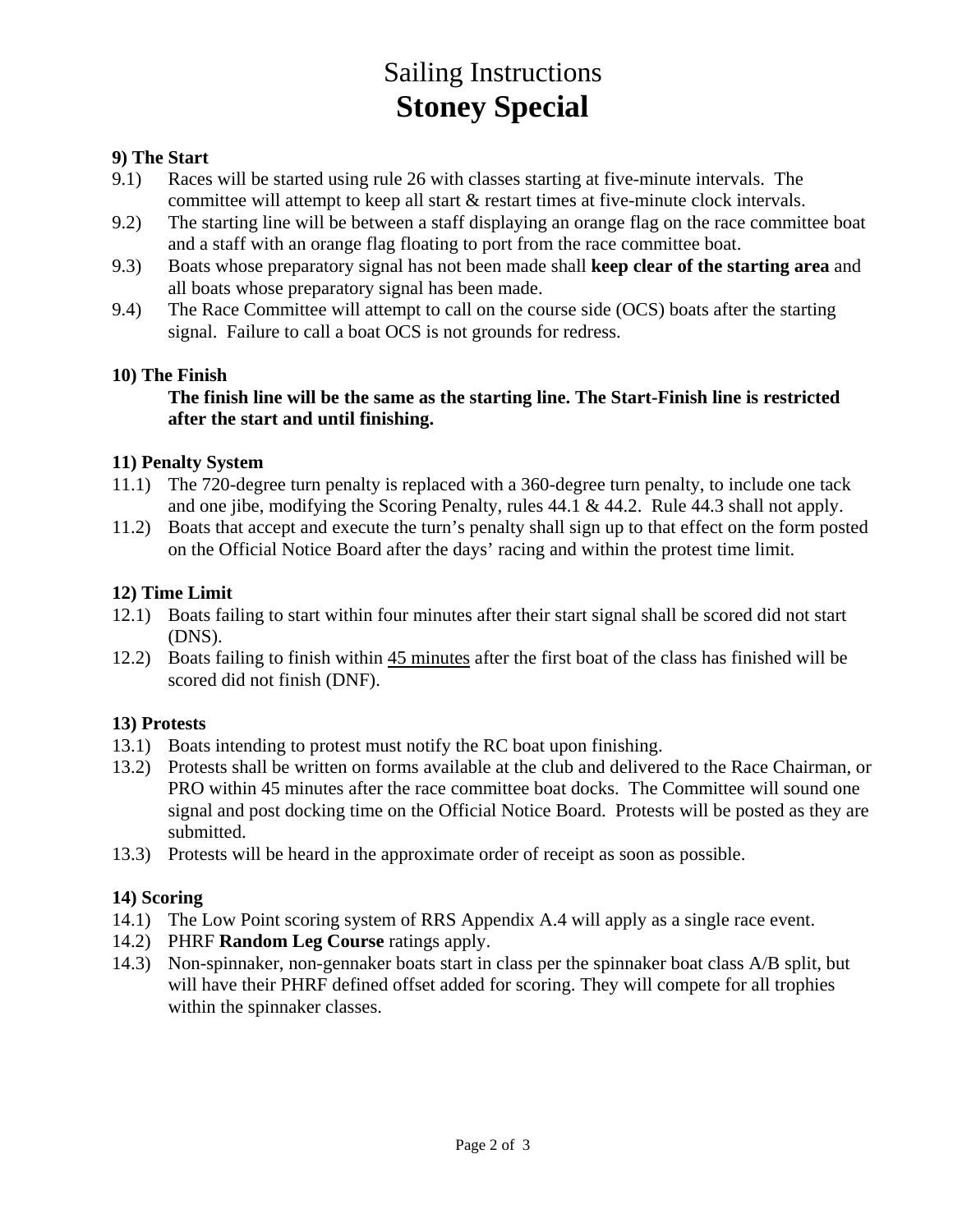## Sailing Instructions **Stoney Special**

### **15) Safety (Category and Crew)**

- 15.1) All boats must check in with the Race Committee on the water prior to the first class warning signal.
- 15.2) A boat retiring **must** notify the committee ASAP or before the last boat to finish (whichever is sooner). KHYC and the RC monitor VHF Channel 78.

### **16) Prizes**

 Take home trophies will be awarded Saturday, as soon as possible after the event, on the upper level of the clubhouse. The Stoney Special Perpetual trophy will be awarded at the annual KHYC awards event.